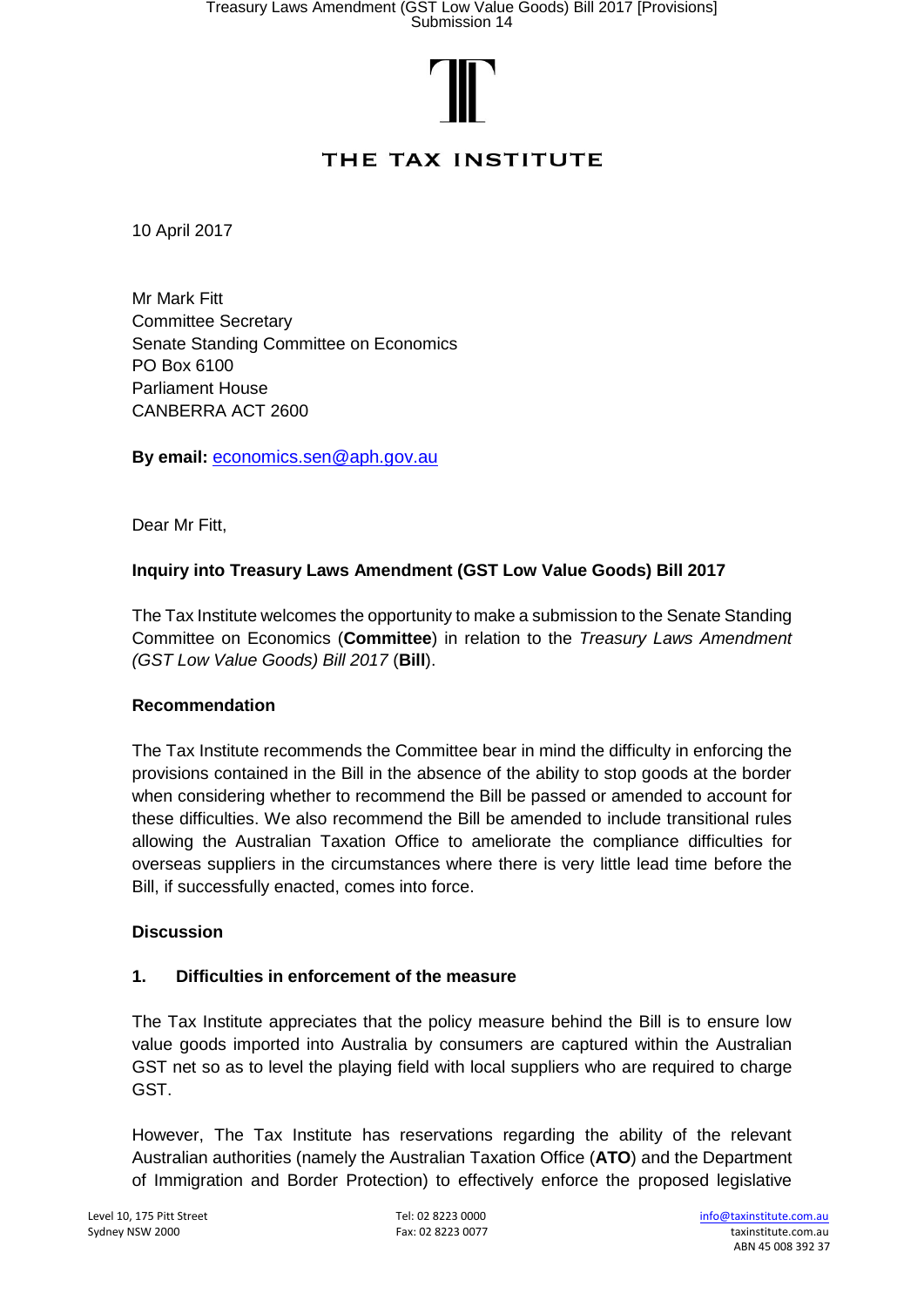changes. We are concerned that the proposed amendments are a 'one size fits all' approach and do not provide sufficient powers of enforcement of the law, nor sufficient 'encouragement' to the range of overseas suppliers (from large to small) to adhere to the proposed legislative changes, either due to a lack of awareness or by deliberate intent.

While we acknowledge the existence of the proposed limited registration option for overseas suppliers (under Division 146 of the Bill), we expect that most overseas suppliers will likely want to register under the ordinary rules in case they wish to claim input tax credits. The current process for non-residents that seek to register for GST can be extremely time consuming and represents a significant hurdle for non-residents that wish to comply with the proposed measures. This process is further complicated if the non-resident operates through an entity that is an entity other than one traditionally seen in Australia, such as an overseas company, trust, or partnership for example. It also remains to be seen whether and to what extent the limited registration option reduces these hurdles.

Further, the new provisions are also technically complex and difficult for overseas suppliers to understand. For example, the imposition of GST on low value imported goods is not via the general "*connected with the indirect tax zone*" rules in section 9-25 of the *A New Tax System (Goods and Services Tax) Act 1999* (Cth) (**GST Act**) but rather via the special rules in Division 84.

The Tax Institute believes that in the absence of a concerted education / advertising approach to overseas suppliers, the complex rules combined with the difficulties in the ATO enforcing the proposed measures and the difficulties for non-residents registering for GST will lead to a very low compliance rate with the new measures. This is further complicated, perhaps exponentially, by the increasingly broad and diverse range of overseas suppliers that are supplying low value goods and services into the indirect tax zone. This will only increase as the digital economy grows. The extent of any advertising campaign will need to be potentially limitless to reach all possible overseas suppliers who will need to comply with the amended laws.

That said, we do recognise that larger, better known overseas suppliers with worldwide reputations may apply the resources to become acquainted with and voluntarily comply with the new measure and would like to believe that many suppliers would like to comply with the measure in good faith.

It is important that the measures operate effectively in the majority of cases of low value imports. However, we remain concerned this does not seem to be the case. It is unlikely, in the absence of education and effective enforcement and given the other factors mentioned above, that there will be high levels of voluntary compliance from other overseas suppliers.

There are also broader ramifications than just the compliance aspects. There is a potential risk that consumers may seek to take advantage of supplies from those overseas suppliers, based solely on cost, who are non-compliant and therefore there is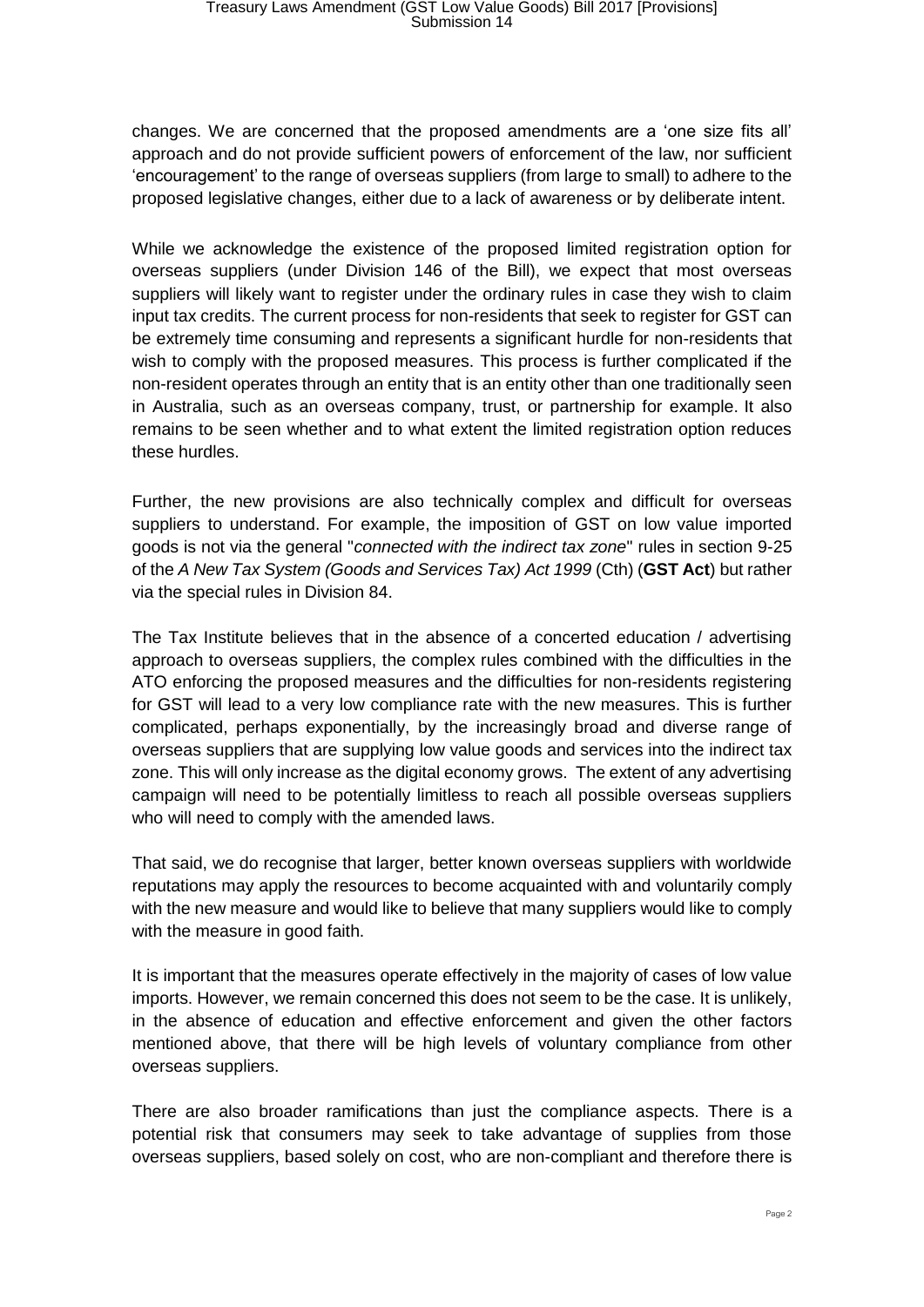the potential for an increase in the import of goods that do not meet the stringent controls, in terms of safety, customer services standards, ethical sourcing and so forth which are a key element of Australian consumer protection.

It is our view that, in order to enforce the proposed legislation, it would be appropriate to put in place measures to identify and tax supplies from non-conforming overseas businesses at the point of import. To not do so would significantly undermine the integrity of the proposed system.

Although we recognise that any measure to tax at the point of import would likely slow down the processing of low value parcels at the border, cause delays in delivery times and potentially be costly, we would view this approach as the only viable enforcement approach. Alternatively, in practice, this could operate as Customs stopping and reviewing a sample of parcels, rather than every parcel imported into Australia (much as the ATO selects a sample of individual income tax returns to audit every year).

If goods are not stopped at the border, there would be a presumption that the overseas supplier has complied with the relevant GST requirements. However, it is our understanding that the information currently required to be provided on an international mail declaration would provide no indication as to whether GST had been charged and accounted for by the offshore supplier.

While goods forwarders will be required to collect additional data from the overseas supplier to be included in the relevant import declarations to be made in relation to low value goods delivered to Australia<sup>1</sup>, it is unclear how similar information will be collected for low value goods that arrive in Australia via international surface mail. If the mail delivery entities, which simply facilitate the delivery of surface mail, are not required to collect such information, a significant number of low value goods are likely to enter Australia without the same 'checks and balances' in place to ensure the relevant GST liability has been met. We consider that some kind of mechanism to check on low value goods being brought into Australia via the international mail system, or at least a 'spot check' system, could be considered to address this.

We understand from our previous discussions with Treasury, the ATO and the Department of Immigration and Border Protection that some advertising overseas will be undertaken to inform overseas suppliers about the change to the Australian GST laws and how they will be affected. The intention is to get overseas suppliers that are affected by this measure into the system in the first year or two without having to utilise formal compliance action. Treasury advised that there is no intention to stop goods at the border where an overseas supplier has not complied with this measure, given that one of the principles applicable to this measure is that '[low value] goods would not be stopped at the border<sup>2</sup>'.

-

<sup>&</sup>lt;sup>1</sup> Refer to p3 of the 'Question and Answer' document issued by Treasury in November 2016 [\(http://www.treasury.gov.au/ConsultationsandReviews/Consultations/2016/Applying-GST-to-low-value](http://www.treasury.gov.au/ConsultationsandReviews/Consultations/2016/Applying-GST-to-low-value-goods-imported-by-consumers)[goods-imported-by-consumers\)](http://www.treasury.gov.au/ConsultationsandReviews/Consultations/2016/Applying-GST-to-low-value-goods-imported-by-consumers) at the question 'I operate an international air cargo company and deliver parcels to Australia. What does this change mean for me?'

<sup>&</sup>lt;sup>2</sup> Media release of former Treasurer the Hon Joe Hockey MP 'Statement: Council on Federal Financial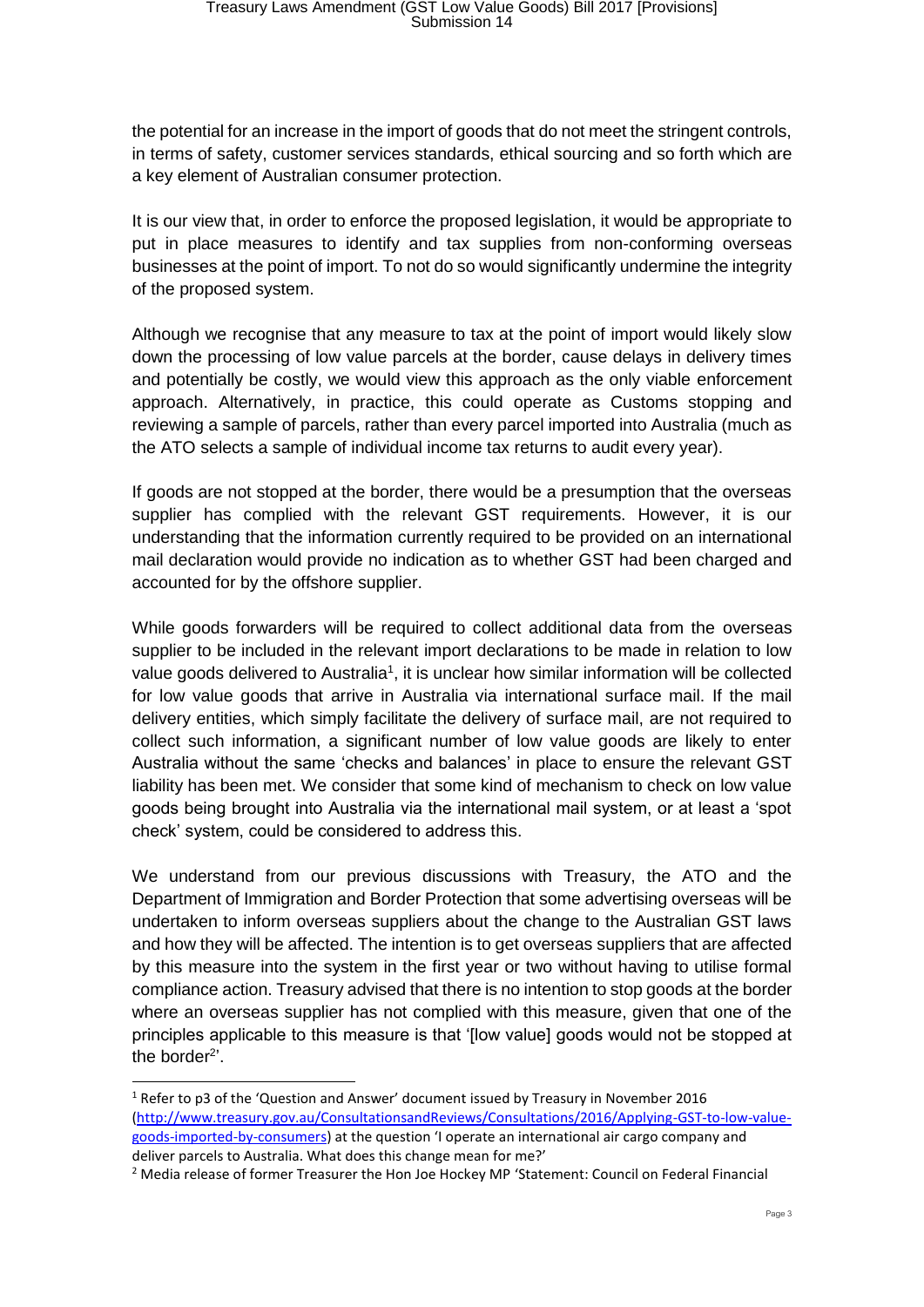We also understand from these discussions that it is intended that the law be designed to not draw small businesses into the net unnecessarily and that the business would need to be of reasonable size before catching the attention of the ATO for noncompliance. However, this is not evident on the face of the Bill. In our view, this adds to our concern around how the measure will be enforced and that compliance with the measure will rely on the goodwill of overseas suppliers.

We support the intention for a post-implementation review of the measure to be carried out after two years<sup>3</sup> to ensure that the measure, once implemented, is both working and being administered effectively.

# **2. Limited implementation period**

It is intended that this measure apply to tax periods starting on or after 1 July 2017. Given the Bill is currently sitting before Parliament and is unlikely to pass until sometime in May 2017 (or possibly later) in the Winter sitting period, there is very little time for overseas suppliers, particularly the larger ones, to get systems in place in time to accommodate this law change after it becomes law. In contrast, overseas suppliers had 14 months to implement the changes associated with applying GST to digital supplies from overseas (this legislation passed in May 2016 with a start date of 1 July 2017).

It is important not to underestimate the resources required for overseas suppliers to implement the new rules. For large suppliers, the exercise is similar to when Australian businesses were required to implement GST in 2000 (for which the implementation period was approximately 18 months). We note that the issues that arise (and the systems required to deal with these issues) are significantly more complex than for suppliers seeking to comply with the amendments to tax digital supplies. Some examples of these issues include:

- Sales of GST-free goods (such as GST-free medical aids and appliances);
- GST treatment of delivery services (and other mixed and composite supply issues);
- returns policies (particularly for electronic distribution platform providers where the goods are generally returned direct to the supplier);
- goods that are sold under the Tourist Refund Scheme;
- compliance with the GST component pricing and other rules in the Australian Consumer Law (discussed below); and
- sales of second hand goods.

1

Given the difficulties the ATO is likely to have in enforcing the new rules, it will require significant goodwill from overseas suppliers for them to voluntarily comply with the new

Relations Tax Reform Workshop' (21 August 2015)

<sup>&</sup>lt;sup>3</sup> Per the 2016-17 Federal Budget measure 'Applying GST to Low Value Goods Imported by Consumers' Budget Paper No. 2 p19.